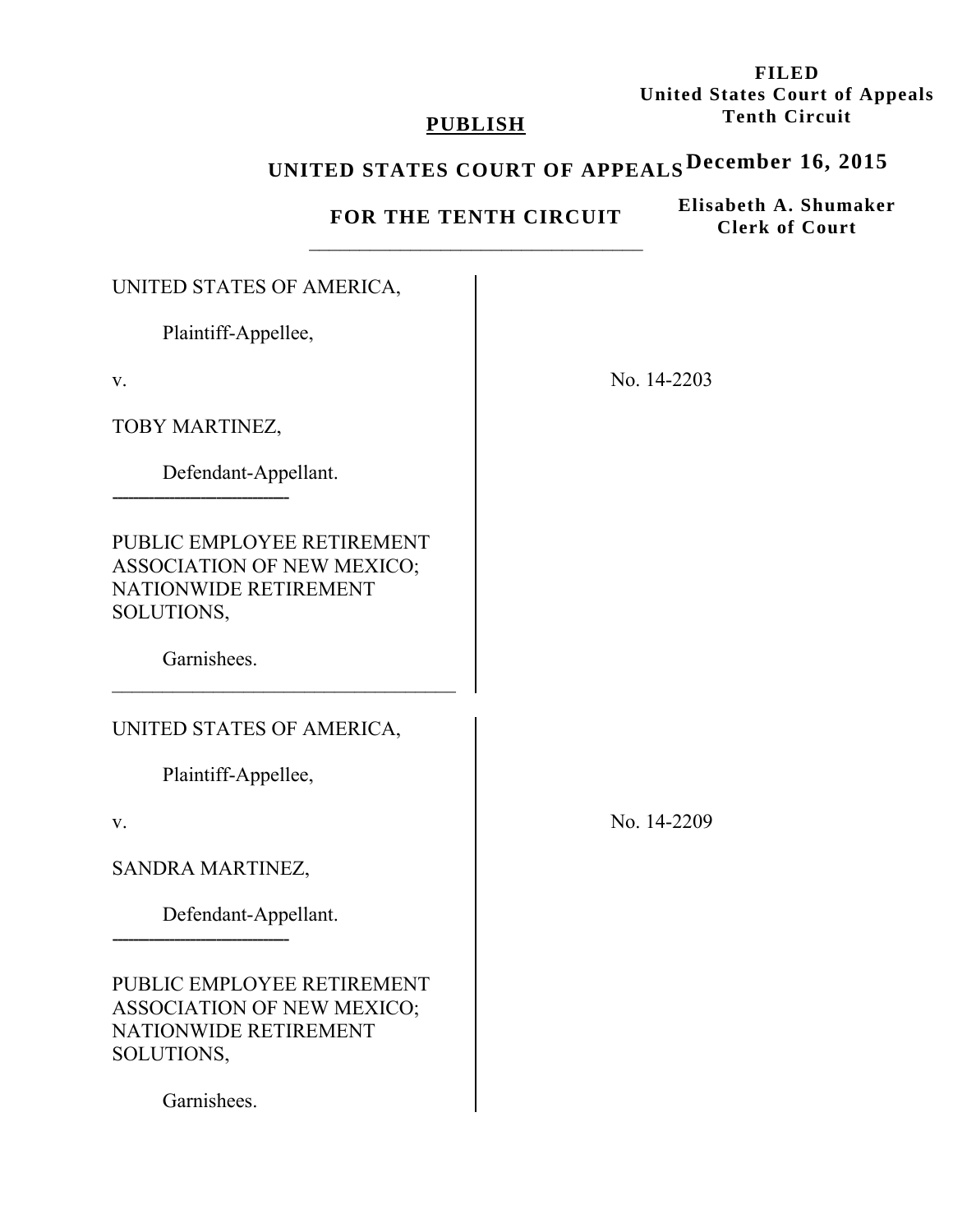**Appeals from the United States District Court for the District of New Mexico (D.C. No. 1:07-CR-00615-WJ-1 and D.C. No. 1:07-CR-00615-WJ-4)**

Aric G. Elsenheimer, Assistant Federal Public Defender (Brian A. Pori, Assistant Federal Public Defender, with him on the briefs) Federal Public Defender's Office, Albuquerque, New Mexico, for Appellant Toby Martinez in case number 14-2203.

Sandra Martinez, filed a brief pro se in case number 14-2209.

Stephen R. Kotz, Assistant United States Attorney (Damon P. Martinez, United States Attorney, with him on the brief) United States Attorney's Office, Albuquerque, New Mexico, for Appellee United States of America.

 $\mathcal{L}_\text{max}$  and  $\mathcal{L}_\text{max}$  and  $\mathcal{L}_\text{max}$  and  $\mathcal{L}_\text{max}$ 

Before **BRISCOE**, **EBEL**, and **BACHARACH**, Circuit Judges.

**BACHARACH**, Circuit Judge.

 At sentencing, the district court ordered Mr. Toby Martinez to pay restitution through monthly installments. Nonetheless, the court later allowed the government to garnish Mr. Martinez's retirement accounts, which exceeded what Mr. Martinez owed in installments at the time. Mr. Martinez and his wife (Ms. Sandra Martinez) contest the garnishments, arguing in part that the government cannot enforce payments that are not yet due under Mr. Martinez's court-ordered payment schedule. We agree with Mr. and Ms. Martinez and conclude that the district court erred by allowing the garnishments to proceed.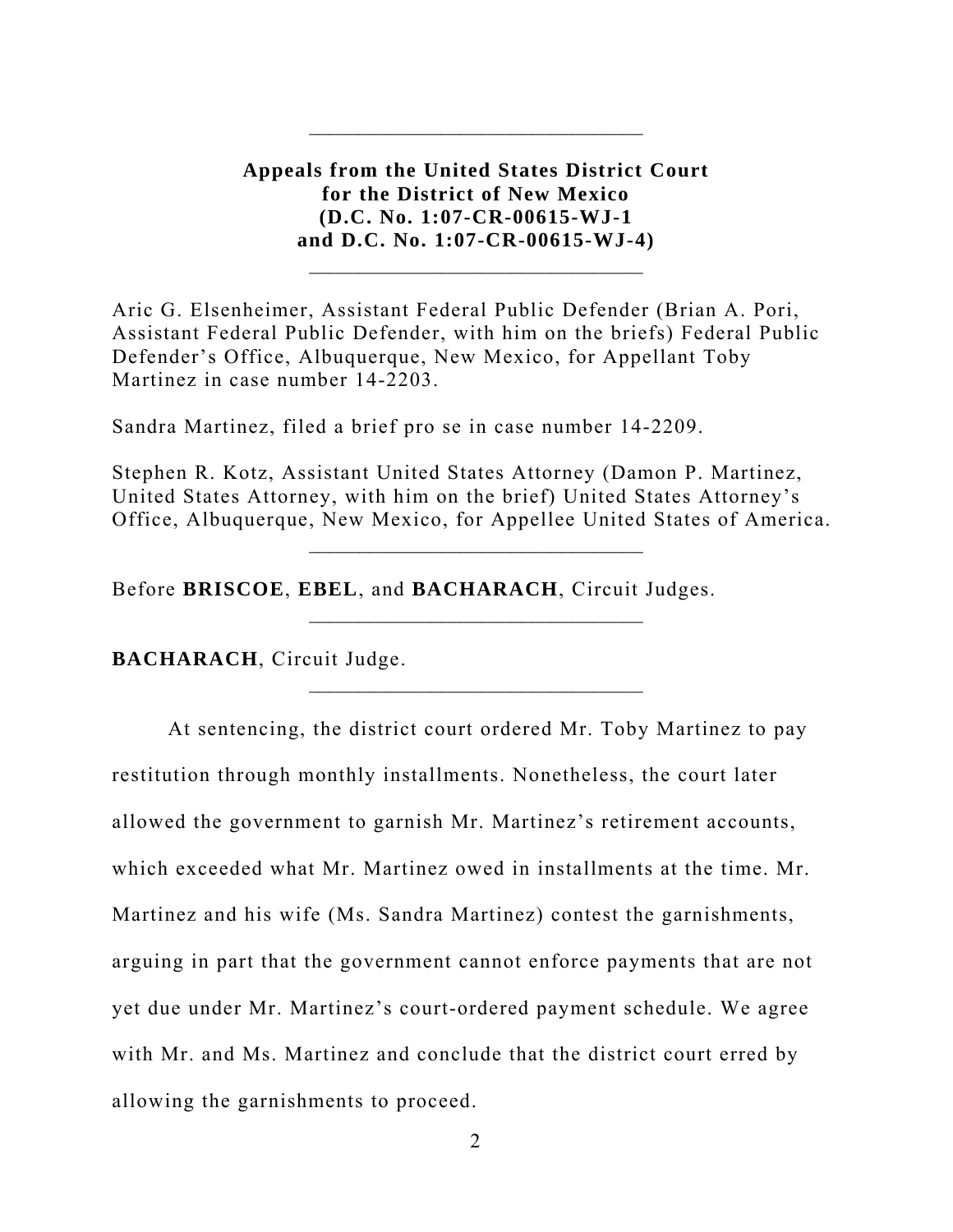### **I. The Restitution Order and the Garnishments**

Mr. Martinez was convicted of mail fraud and conspiracy, which required the district court to order Mr. Martinez to pay restitution. *See* 18 U.S.C. § 3663A(a), (c) (2012) (requiring restitution for any crime in which a victim "has suffered . . . pecuniary loss"). Complying with this requirement, the district court ordered roughly \$2.7 million in restitution. Mr. Martinez was ordered to pay this amount through monthly installments based on a percentage of his disposable income.

But upon leaving prison, Mr. Martinez was unable to obtain steady employment and, as a result, has owed relatively little through the courtordered payment schedule. Mr. Martinez contends that he has satisfied that schedule, and the government does not argue to the contrary. Nonetheless, the government served writs of garnishment for two of Mr. Martinez's retirement accounts. Together, these accounts were worth roughly \$470,000, but Mr. Martinez did not have immediate access to those funds because the accounts had not yet entered distribution status.

In district court, Mr. Martinez moved to quash the writs of garnishment, arguing in part that they would enforce a debt not yet owed. The district court denied the motion to quash, and Mr. and Ms. Martinez appeal. To decide this appeal, we ask: Can the government garnish assets beyond the amount currently due under Mr. Martinez's court-ordered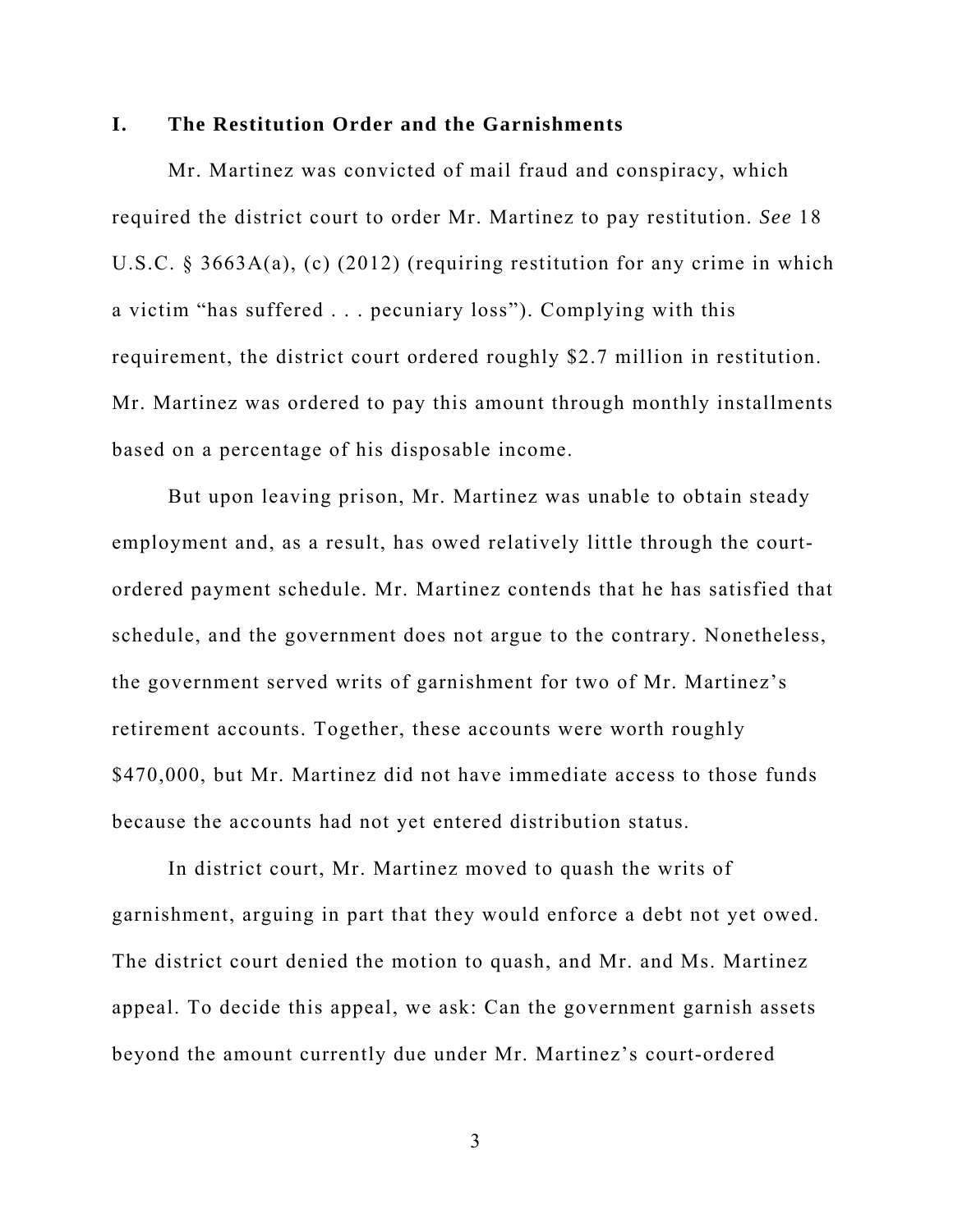payment schedule? We conclude that the government cannot do so; as a result, we reverse. $<sup>1</sup>$ </sup>

### **II. Our review is de novo.**

 $\overline{a}$ 

This appeal turns on questions of statutory interpretation. In answering these questions, we conduct de novo review over the district court's statutory interpretation. *Dang v. UNUM Life Ins. Co. of Am.*, 175 F.3d 1186, 1189 (10th Cir. 1999).

# **III. The government can enforce a restitution order only in a manner that does not exceed the payment obligations set out in the restitution order.**

Applying de novo review, we must determine whether the

government can garnish Mr. Martinez's retirement accounts. To make that

determination, we consider 18 U.S.C. §§ 3613 and 3664. These provisions

allow the government to "enforce" an "order of restitution" as if it were a

lien or civil judgment in favor of the United States. *See* 18 U.S.C.

§ 3613(a), (c), (f) (2012) ("The United States may enforce an [order of

restitution]."); *id.*  $\S 3664(m)(1)(A)(i)$  ("An order of restitution may be

<sup>1</sup> On appeal, Mr. and Ms. Martinez also argue that the garnishments (1) would create an impermissible fine and (2) violate the Employee Retirement Income Security Act, the Internal Revenue Code, and the Consumer Credit Protection Act. Ms. Martinez adds that the district court erred by (1) failing to provide adequate notice of the garnishments, (2) declining to appoint counsel, and (3) denying the motion to quash even though Mr. Martinez could not unilaterally withdraw funds from the accounts without spousal consent. We need not address these arguments in light of our disposition.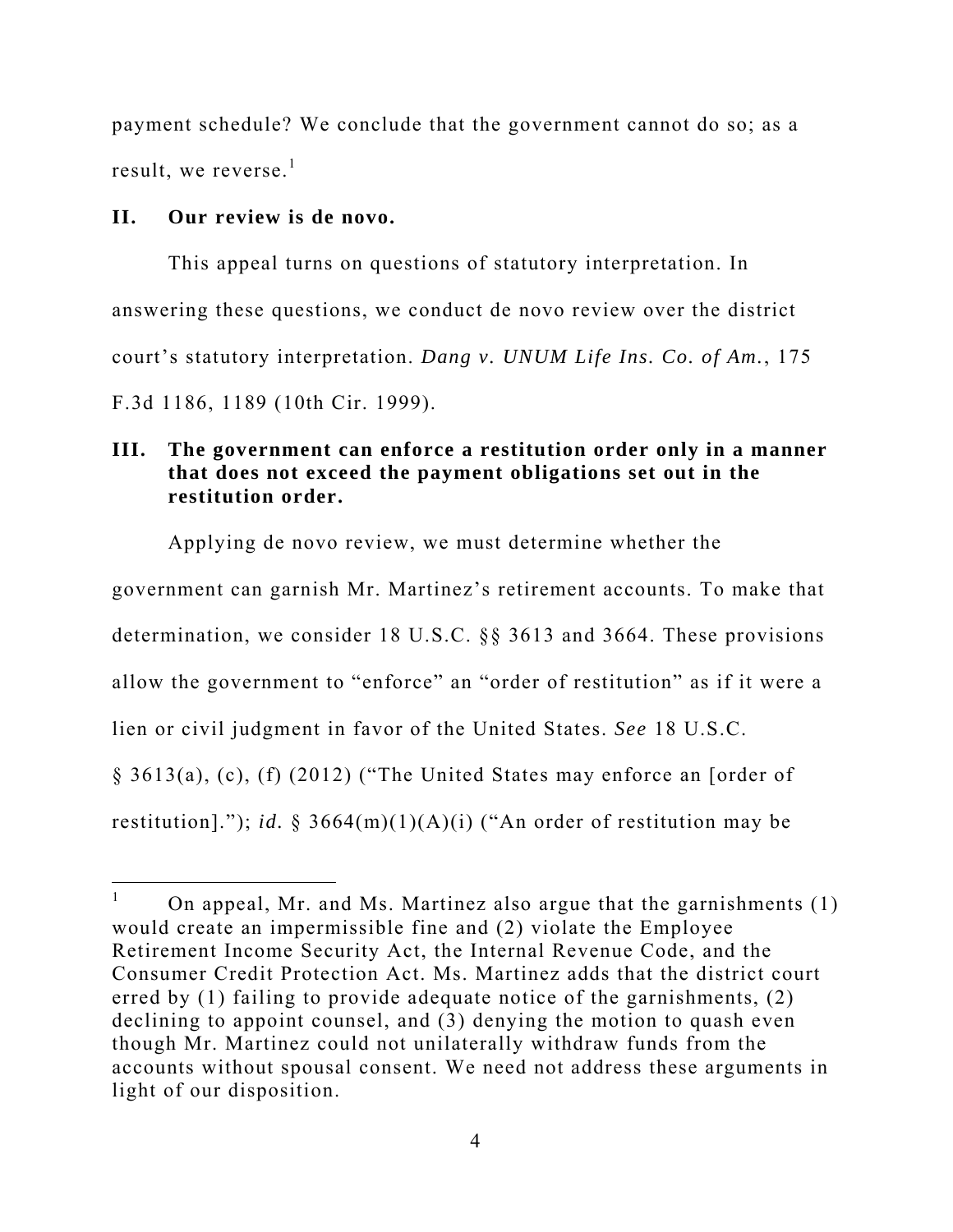enforced by the United States . . . ."). Among the government's enforcement tools is the writ of garnishment. *Id.* § 3205(a).

The resulting issue is how to identify the portion of Mr. Martinez's restitution obligation that is currently subject to garnishment.<sup>2</sup> In addressing this issue, we must examine Mr. Martinez's restitution order.

 The government argues that it can garnish the entire amount ordered in restitution. In our view, this argument incorrectly assumes that Mr. Martinez currently owes the entire restitution amount.

 By statute, it is the district court―not the government―that determines how a defendant is to pay restitution. *See id.* § 3664(f)(2) ("[T]he *court* shall . . . specify in the restitution order the manner in which, and the schedule according to which, the restitution is to be paid . . . ." (emphasis added)). Thus, the government can enforce only what the district court has ordered the defendant to pay. *See Enforce*, *Black's Law Dictionary* 645 (10th ed. 2014) (defining "enforce" primarily as "[t]o give force or effect to [a law]; to compel obedience to [a law]").

 $\overline{a}$ 

<sup>2</sup> Mr. and Ms. Martinez argue that the garnishments constituted an impermissible modification of the restitution order. In responding to this argument, the government does not contend that it could modify the restitution order. Instead, the government contends that the garnishments were consistent with the restitution order. As a result, we must decide the issue by interpreting the restitution order rather than determining whether it was subject to modification.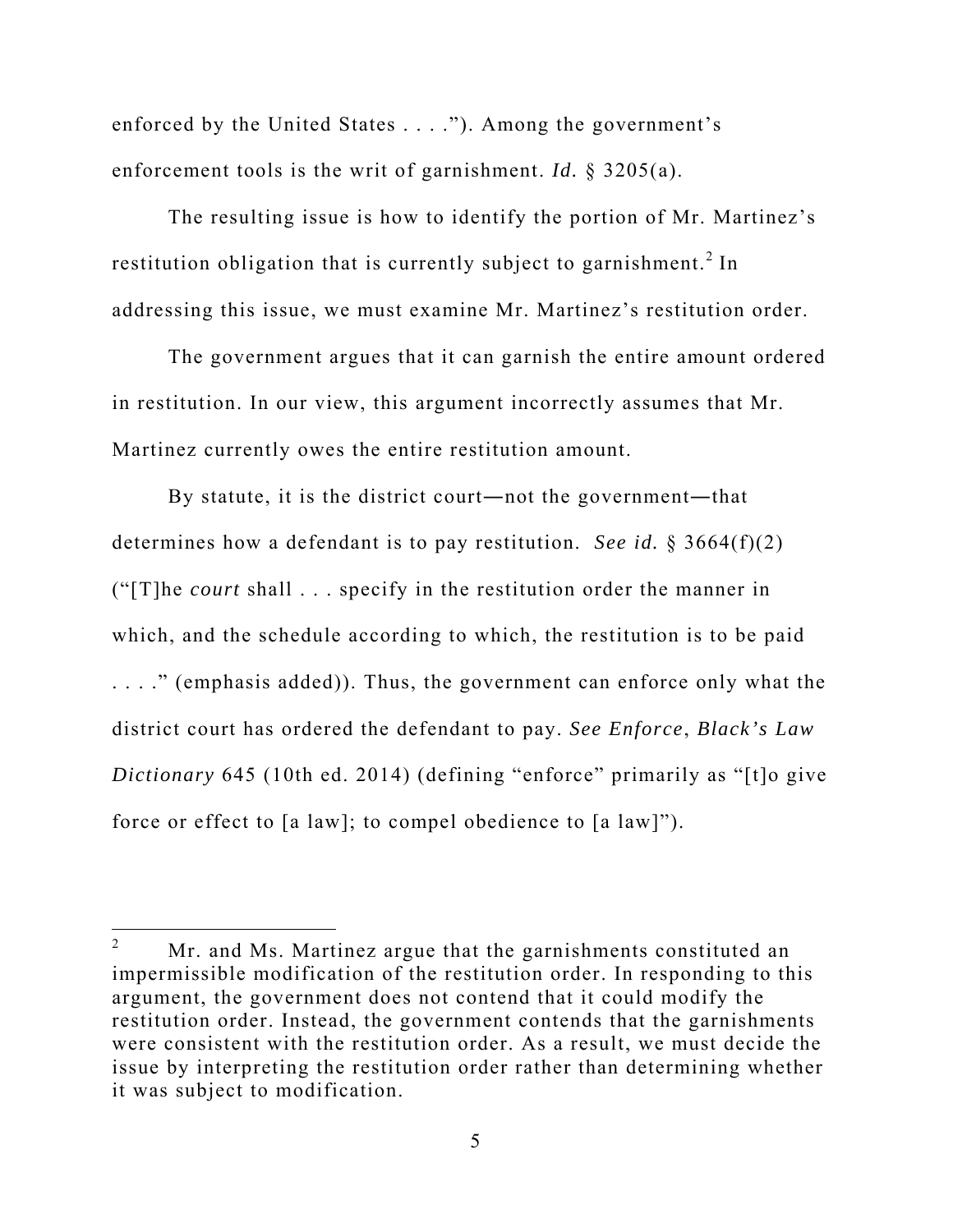As a result, we must consider the manner of payment set out in Mr. Martinez's restitution order.

# **IV. The restitution order required Mr. Martinez only to comply with the payment schedule; the order did not create an immediately enforceable debt of the full restitution amount.**

The restitution order required Mr. Martinez to do two things. First, he had to pay a total amount of about \$2.7 million. Second, he had to pay monthly installments. In light of these requirements, we must determine whether Mr. Martinez

- owed the full amount immediately or
- owed only the installment payments until the entire amount was fully paid.

To determine whether the full amount was due immediately, we must examine the restitution order and the statutory scheme governing the district court's issuance of that order. The order and the statutory scheme lead us to conclude that Mr. Martinez was to remain current with his installment payments, but had no obligation to immediately pay the full amount.

# **A. The district court's restitution order required Mr. Martinez only to pay monthly installments of 25% of his net disposable income.**

In two ways, the district court ordered Mr. Martinez only to make installment payments rather than to immediately pay the total restitution amount. First, the installment schedule called for monthly payments based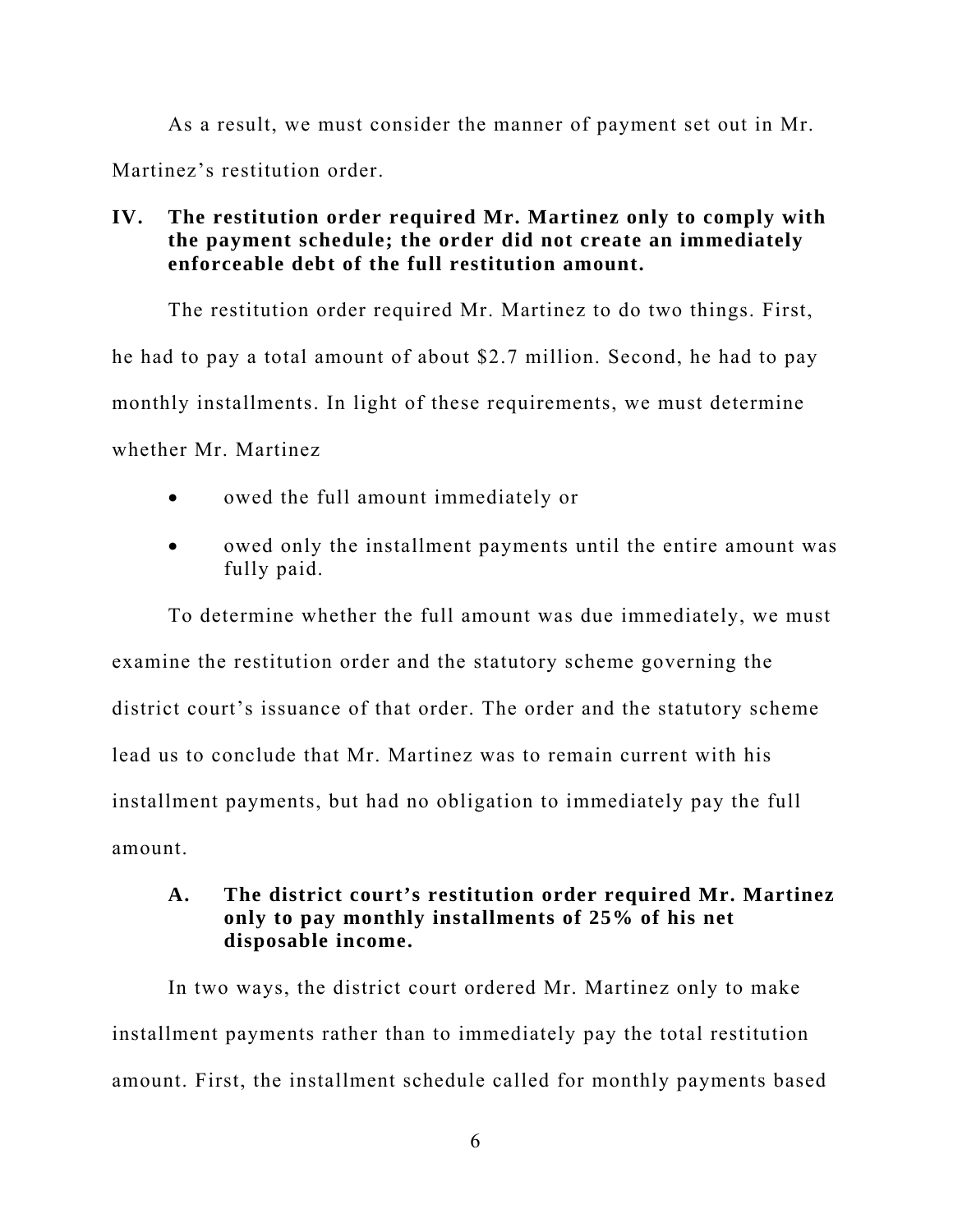on a percentage of Mr. Martinez's disposable income. Second, the district court specifically declined to order immediate payment of the entire amount. In light of these actions, we conclude that the district court required only compliance with the payment schedule and did not make the full restitution amount due immediately.

### **1. The district court's oral pronouncement controls.**

The court ordered different things in its oral and written pronouncements. Orally, the court ordered a fixed monthly amount: 25% of Mr. Martinez's net disposable income. R. vol. 2, at 292. In the written judgment, however, the court changed the reference from a fixed amount to a minimum payment: "*no less than* 25% of the net household income." R. vol. 1, at 369 (emphasis added).

 When the oral and written orders conflict, as they do here, we look to the oral pronouncement. *See United States v. Marquez*, 337 F.3d 1203, 1207 n.1 (10th Cir. 2003) (holding that "an oral pronouncement of sentence from the bench controls over . . . written language"). Under the oral pronouncement, Mr. Martinez had to make payments of "25 percent of [his] monthly net disposable income." R. vol. 2, at 292. Nothing in the oral pronouncement suggests that the district court intended to make the full restitution amount due immediately.<sup>3</sup>

 $\overline{a}$ 

<sup>3</sup> In denying the motion to quash, the district court incorrectly relied on the restitution order as memorialized in the written judgment (as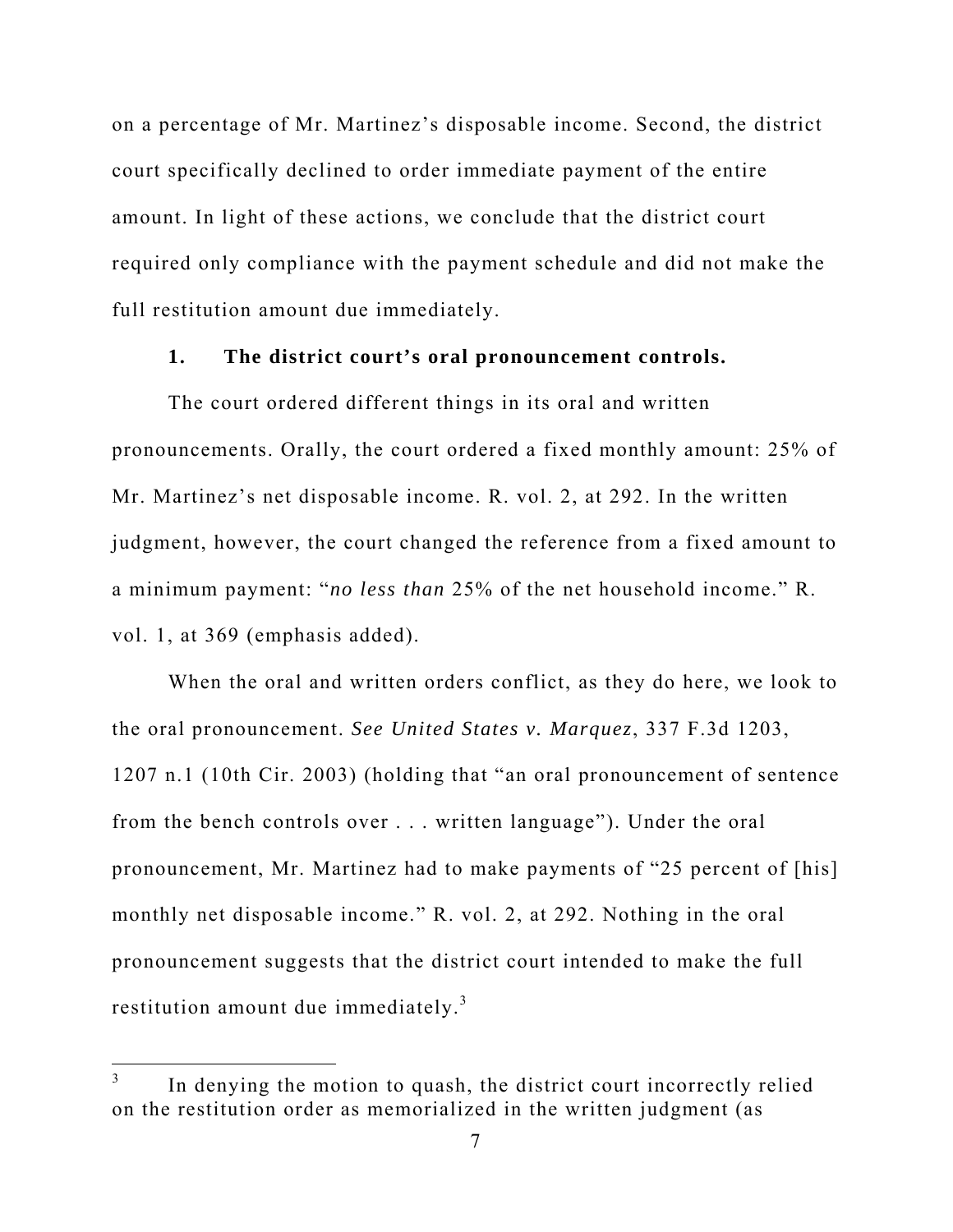### **2. The district court expressly declined to make the full restitution amount due immediately.**

The district court clarified its intent not only in the oral pronouncement, but also in the section of the written judgment titled "Schedule of Payments."<sup>4</sup> In this section, the written judgment contains two boxes, either of which the court can check to indicate when a restitution award will become due. R. vol. 1, at 369. The first box states: "In full immediately;" and the second box states: "\$300 immediately, balance due (see special instructions regarding payment of criminal monetary penalties)." *Id.* The district court left the first box blank and checked only the second box. *Id.* The written "Schedule of Payments" section looks like this (without the highlighting):

#### **SCHEDULE OF PAYMENTS**

 $\overline{a}$ 

minimum payments), rather than as recited in the oral pronouncement (as a fixed percentage of Mr. Martinez's disposable income). R. vol. 1, at 528- 29.

4 Although our precedents preclude us from considering the written "no less than" phrase as part of the restitution order, we can consider the written judgment to the extent that the judgment does not conflict with the oral pronouncement. *See United States v. Young*, 45 F.3d 1405, 1417 (10th Cir. 1995) ("[T]he oral pronouncement of sentence controls over any ambiguity created by the slightly different language of the written judgment."). The "Schedule of Payments" section does not conflict with anything in the oral pronouncement.

Payments shall be applied in the following order (1) assessment; (2) restitution; (3) fine principal; (4) cost of prosecution; (5) interest; (6) penalties.

Payment of the total fine and other criminal monetary penalties shall be due as follows:

The defendant will receive credit for all payments previously made toward any criminal monetary penalties imposed.

 $\Box$  In full immediately; or  $\mathbf{A}$ 

 $\mathbf{B}$ ⊠ \$ 300 immediately, balance due (see special instructions regarding payment of criminal monetary penalties).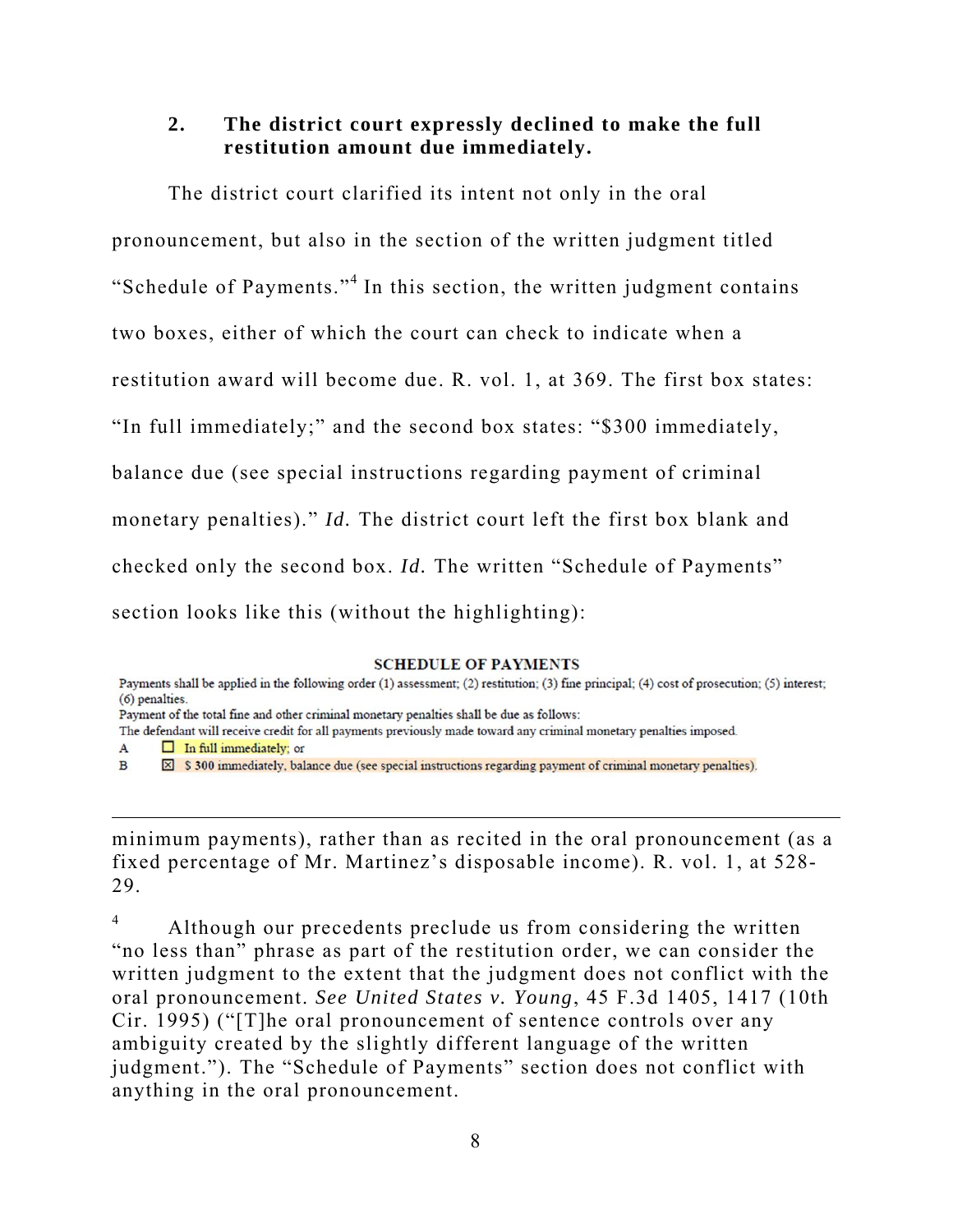By checking the second box, the district court required Mr. Martinez to pay only \$300 immediately and indicated that the "balance" of the total restitution award would become "due" subject to the "special instructions" (referring to the payment schedule). *See id.* (providing a payment schedule below the two boxes under "Schedule of Payments"). By leaving the first box blank, the district court declined to order immediate payment of the full restitution amount. *See United States v. Carter*, 742 F.3d 440, 444 (9th Cir. 2014) (per curiam) (concluding that the judgment did not require restitution as part of supervised release conditions, in part because the district court had not checked the box requiring restitution).

\* \* \* \*

 Based on the district court's oral pronouncement and the "Schedule of Payments" section of the written judgment, we interpret the restitution order to require Mr. Martinez only to make monthly installment payments of 25% of his net disposable income. As long as Mr. Martinez complies with this order, the full restitution amount would not become immediately due.

# **B. Under the statutory framework governing restitution orders, the installment-based restitution order does not create an immediately enforceable debt for the full restitution amount.**

Even if the district court did not make the full restitution award due immediately, the government argues that Mr. Martinez would owe the full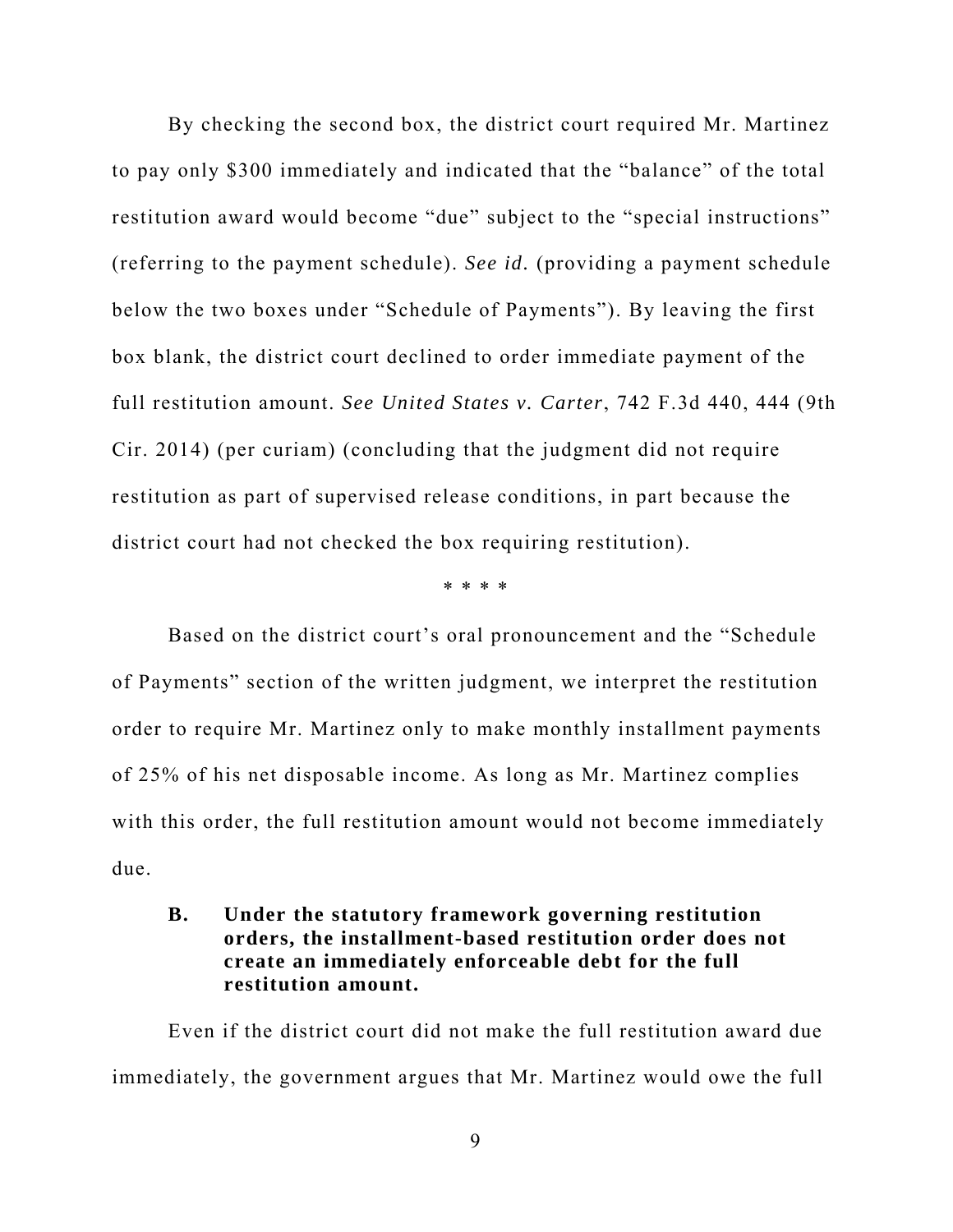amount based on the statutory scheme governing restitution orders.

Therefore, the government insists that it can immediately enforce the total restitution amount, just as the government could with a civil judgment of the same amount.

But unlike a civil judgment, the restitution order is the product of a "specific and detailed [statutory] scheme addressing the issuance . . . of restitution orders arising out of criminal prosecutions." *United States v. Wyss*, 744 F.3d 1214, 1217 (10th Cir. 2014); *see* 18 U.S.C. § 3664 (2012) (establishing the procedure governing issuance of restitution orders); *id.* § 3572 (further establishing the procedure governing issuance of restitution orders). As a result, we must construe the restitution order in light of the statutory scheme.

We are guided by three parts of this statutory scheme:

- 1. provisions affording the district court the discretion to order installment payments and the consequences of a defendant's default on these payments  $(18 \text{ U.S.C.} \S 3572(d)$  and  $(i)$ ),
- 2. provisions requiring the district court to direct the manner of payment after considering the defendant's financial condition (18 U.S.C. §§ 3664(f)(2) and 3572(a)(1)-(2)), and
- 3. provisions granting discretion to the district court to order inkind payments (for example, payments from the funds in retirement accounts)  $(18 \text{ U.S.C. } § 3664(f)(4))$ .

Based on these three parts of the statutory framework, we conclude that the government cannot enforce the restitution order beyond the monthly payment schedule.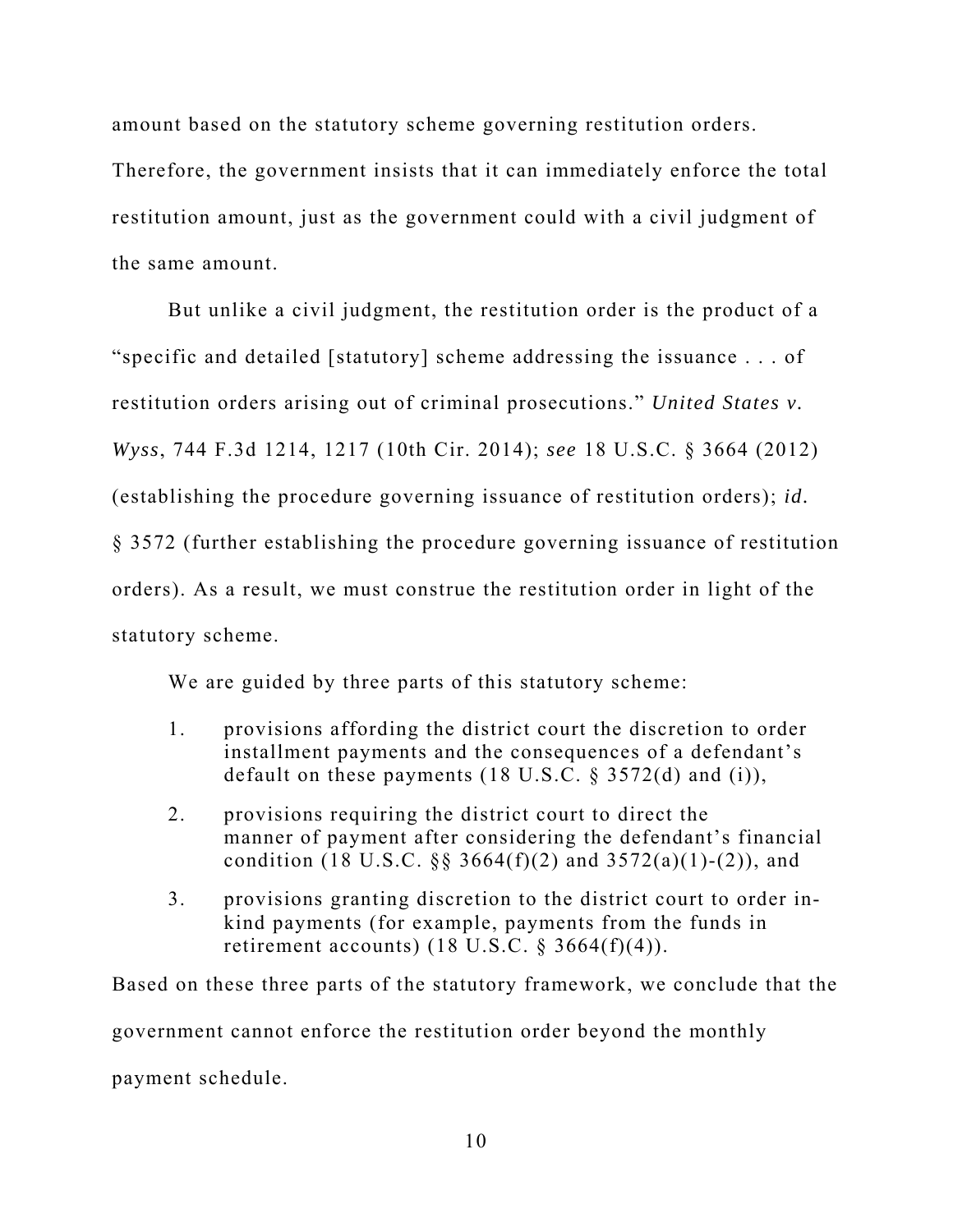## **1. Under 18 U.S.C. § 3572, the full restitution amount is due immediately only if the restitution order does not provide for installment payments.**

 When ordering restitution, the court must follow the procedure set out in 18 U.S.C. §§ 3664 and 3572. Under our reading of §§ 3572(d) and (i), an installment-based restitution order does not render the total restitution amount due immediately.

Subsection (d) of § 3572 provides that "[a] person sentenced to pay . . . restitution . . . shall make such payment immediately, *unless*, in the interest of justice, the court provides for payment . . . in installments." *Id.*  $\S$  3572(d)(1) (emphasis added). This subsection implies that full payment is due immediately *only if* the district court does not provide for installment payments. Thus, a defendant ordered to pay restitution in installments need not immediately pay the full amount. Instead, a defendant subject to an installment-based restitution order need only make payments at the intervals and in the amounts specified by the order.

Subsection (i) of § 3572 explains what happens when a defendant defaults on a restitution order. Under § 3572(i), a defendant who defaults on a payment schedule must pay the full restitution award within 30 days, "notwithstanding any installment schedule." *Id.* § 3572(i). This provision would be unnecessary, even meaningless, if the total restitution amount were already owed in full under an installment-based restitution order. *See*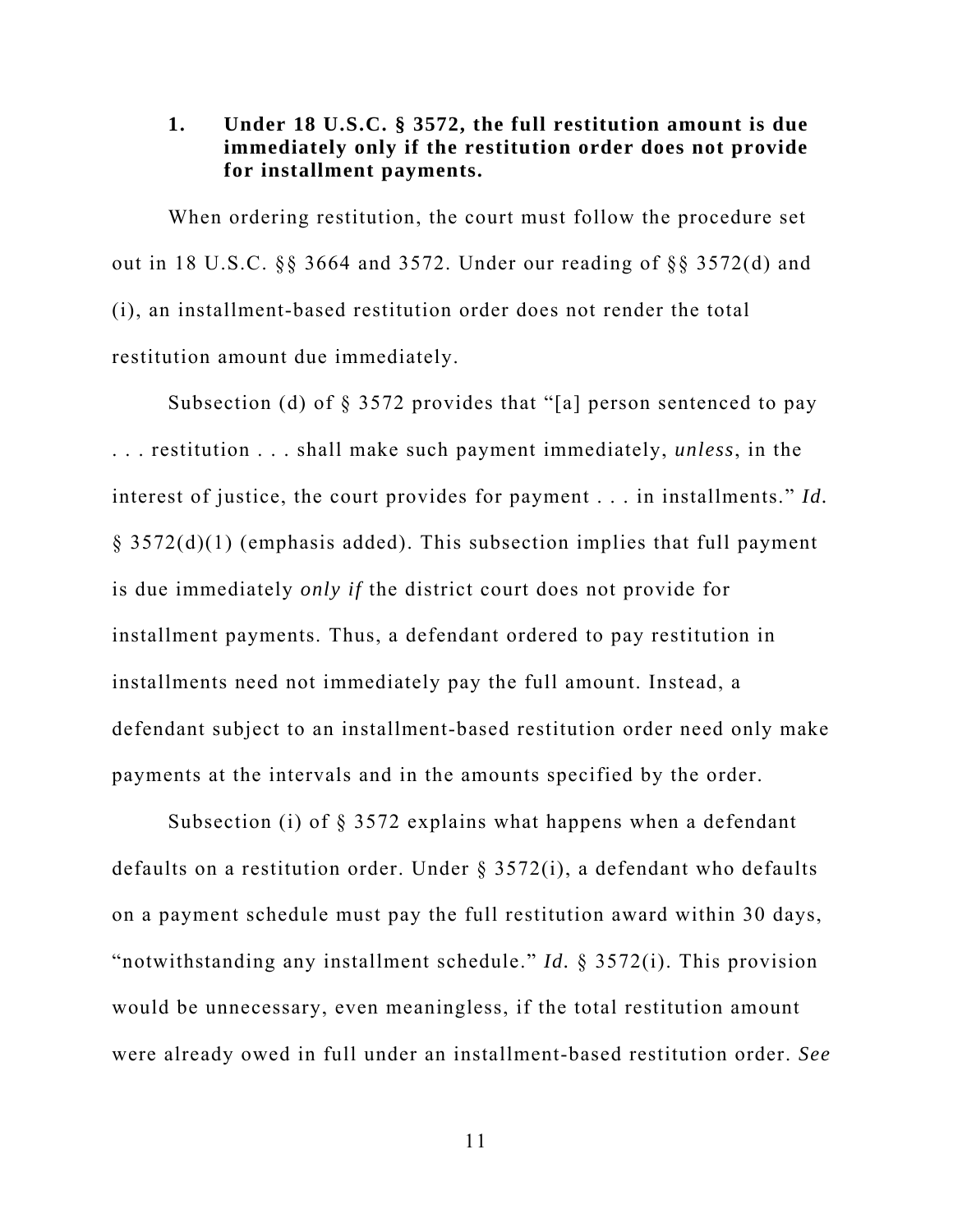*United States v. Smith*, 756 F.3d 1179, 1187 (10th Cir. 2014) (stating that a court must interpret a statute in a way that gives effect to each term).

In our view, §§ 3572(d) and (i) suggest that an installment-based restitution order does not render the total restitution amount due immediately.

# **2. The government's position would displace the discretion that the statutory scheme extends to the district court to tailor the restitution payment schedule to a defendant's financial condition.**

Beyond these express statutory provisions, the government's theory conflicts with the statutory scheme's directive for the district court to impose a payment schedule that reflects a defendant's financial condition.

Under 18 U.S.C. §§ 3664 and 3572, the district court must consider the defendant's financial condition before deciding how restitution is to be paid. *See* 18 U.S.C. § 3664(f)(2) (2012) (requiring the district court to specify the manner and the schedule of restitution payments "in consideration of" the defendant's financial condition). For example, the court must consider the defendant's financial resources, projected earnings, and financial obligations. *Id.* § 3664(f)(2)(A)-(C). Until these financial considerations are considered, the court cannot specify "the manner in which, and the schedule according to which, the restitution is to be paid." *Id.* § 3664(f)(2). Indeed, we have held that a court commits plain error when failing to properly consider a defendant's financial condition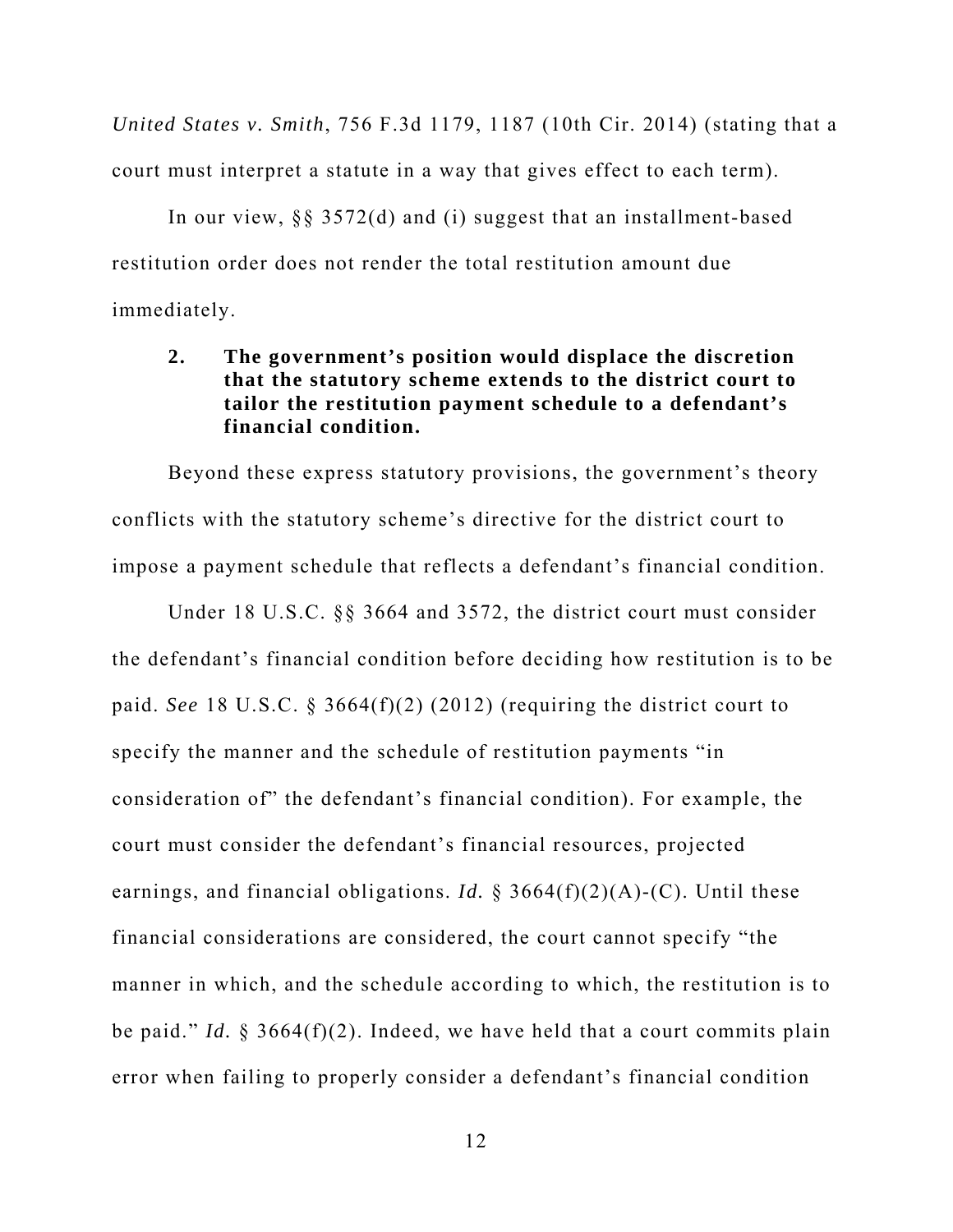before issuing a restitution order. *United States v. Ahidley*, 486 F.3d 1184, 1191-92 (10th Cir. 2007).

In requiring the court to consider the defendant's financial condition, the statute directs the court (not the government) to determine how and when the defendant should pay the restitution amount. *See United States v. Grant*, 715 F.3d 552, 558 (4th Cir. 2013) (stating that 18 U.S.C. § 3664 "carefully balance[s] the need for obtaining victim compensation with a requirement that restitution obligations be based on the defendant's ability to pay"). Nonetheless, the government argues that it can use garnishment to immediately enforce the full restitution amount even if the district court decided to order installment payments (rather than immediate payment) after considering the defendant's financial condition. This interpretation would allow the government to usurp the district court's role in evaluating the defendant's financial conditions and setting the payment schedule. *See United States v. Prouty*, 303 F.3d 1249, 1254-55 (11th Cir. 2002) (holding that 18 U.S.C. § 3664 expressly requires district courts to set the schedule for restitution payments and cannot delegate this authority).

In our view, the payment schedule reflected the district court's determination of how and when Mr. Martinez should pay the restitution after evaluating his financial condition. The government circumvented that evaluation by garnishing Mr. Martinez's retirement accounts in disregard of the district court's payment schedule.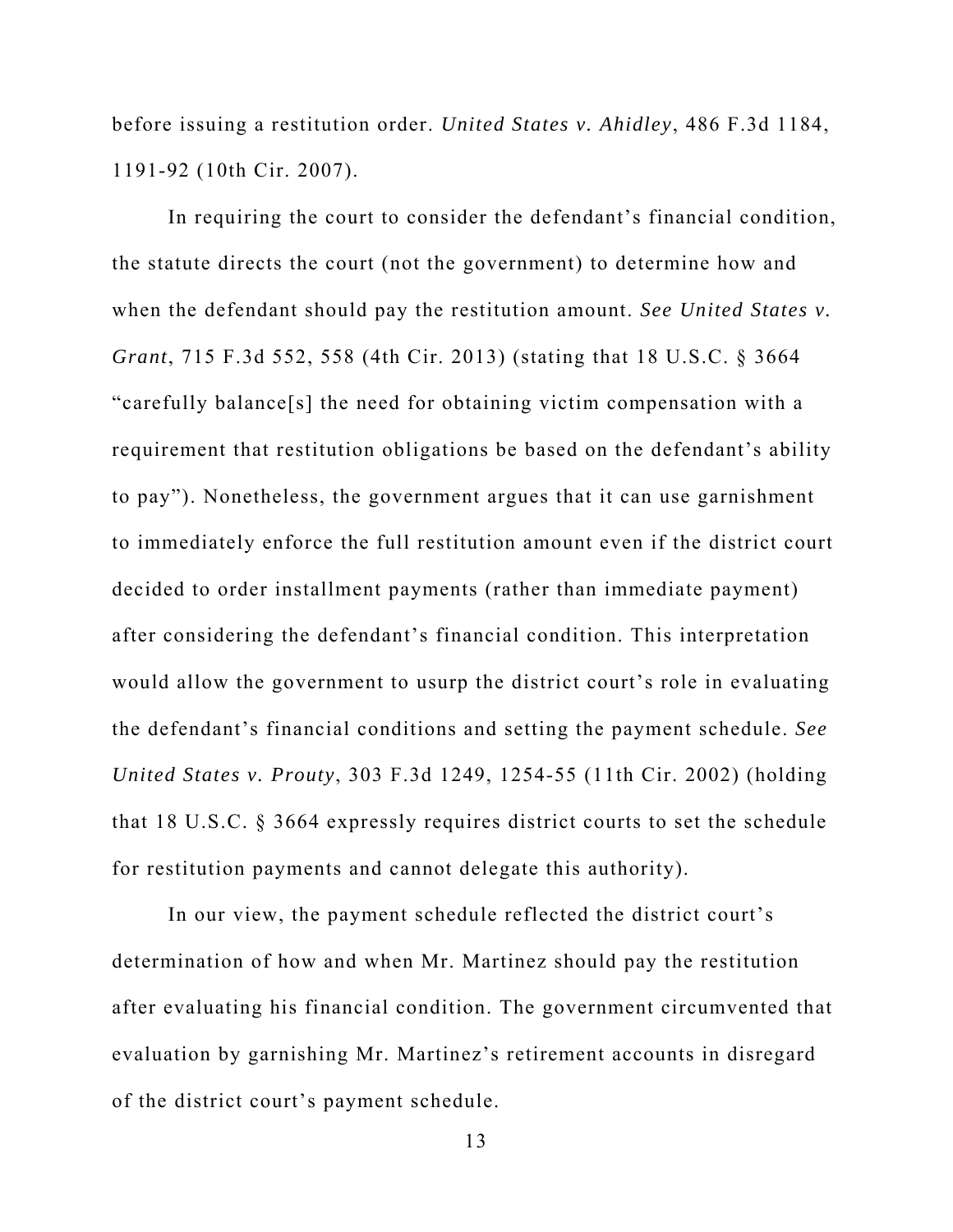### **3. The government's position conflicts with the district court's exclusive statutory authority to require in-kind payments.**

Finally, the garnishments would allow the government to recoup an in-kind payment on top of the installment payments required in the restitution order. The government suggests that it can collect this in-kind payment even though Mr. Martinez was in compliance with his payment schedule, but this suggestion conflicts with 18 U.S.C. § 3664. Section 3664 states that in-kind payments can be ordered by the district court, not the government. *See* 18 U.S.C. § 3664(f)(3)(A) (2012) ("A restitution order [issued by the district court] may direct the defendant to make a single, lump-sum payment, partial payments at specified intervals, in-kind payments, or a combination of payments at specified intervals and in-kind payments."). The authority to order in-kind payments remains exclusively with the district court even when the district court chooses to establish an installment payment schedule.

Though the district court declined to require in-kind payments, the government effectively required them (without statutory authority) by garnishing the retirement accounts while Mr. Martinez was in compliance with his payment schedule.

\* \* \* \*

 In these three ways, the statutory scheme directs the district court, not the government, to direct how and when the defendant is to satisfy a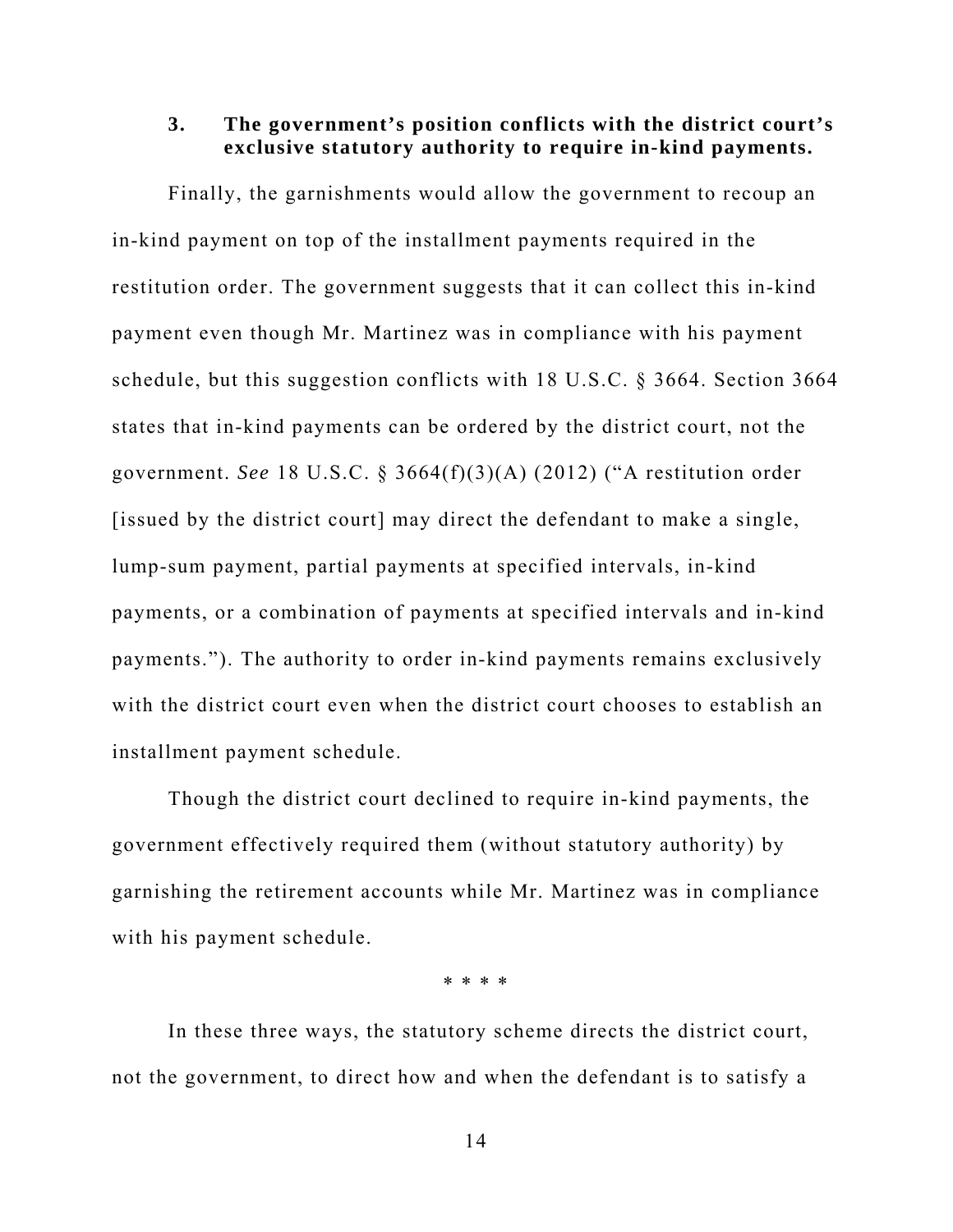restitution order. The district court complied with this directive, setting a payment schedule rather than requiring immediate payment. The government could not usurp the district court's role by enforcing payments not yet due under the court-ordered payment schedule.

### **V. Garnishment of Mr. Martinez's retirement accounts would exceed the terms of the restitution order; therefore, the government lacks authority to garnish these accounts.**

The government has statutory authority to enforce only the terms of a restitution order, not to take an enforcement action that would exceed a restitution order's payment terms. Thus, the government's enforcement is limited by the restitution order, which requires Mr. Martinez only to make monthly payments of 25% of his net disposable income. The order does not impose any immediately enforceable obligation to pay the full restitution amount.

The garnishments would exceed what the restitution order requires of Mr. Martinez. He has had relatively little monthly income; as a result, he has owed relatively little in monthly payments. But Mr. Martinez's retirement accounts are worth approximately \$470,000. Thus, the garnishments would force Mr. Martinez to pay far more than what he owes under the installment schedule. This requirement conflicts with the terms of the restitution order and the statutory scheme.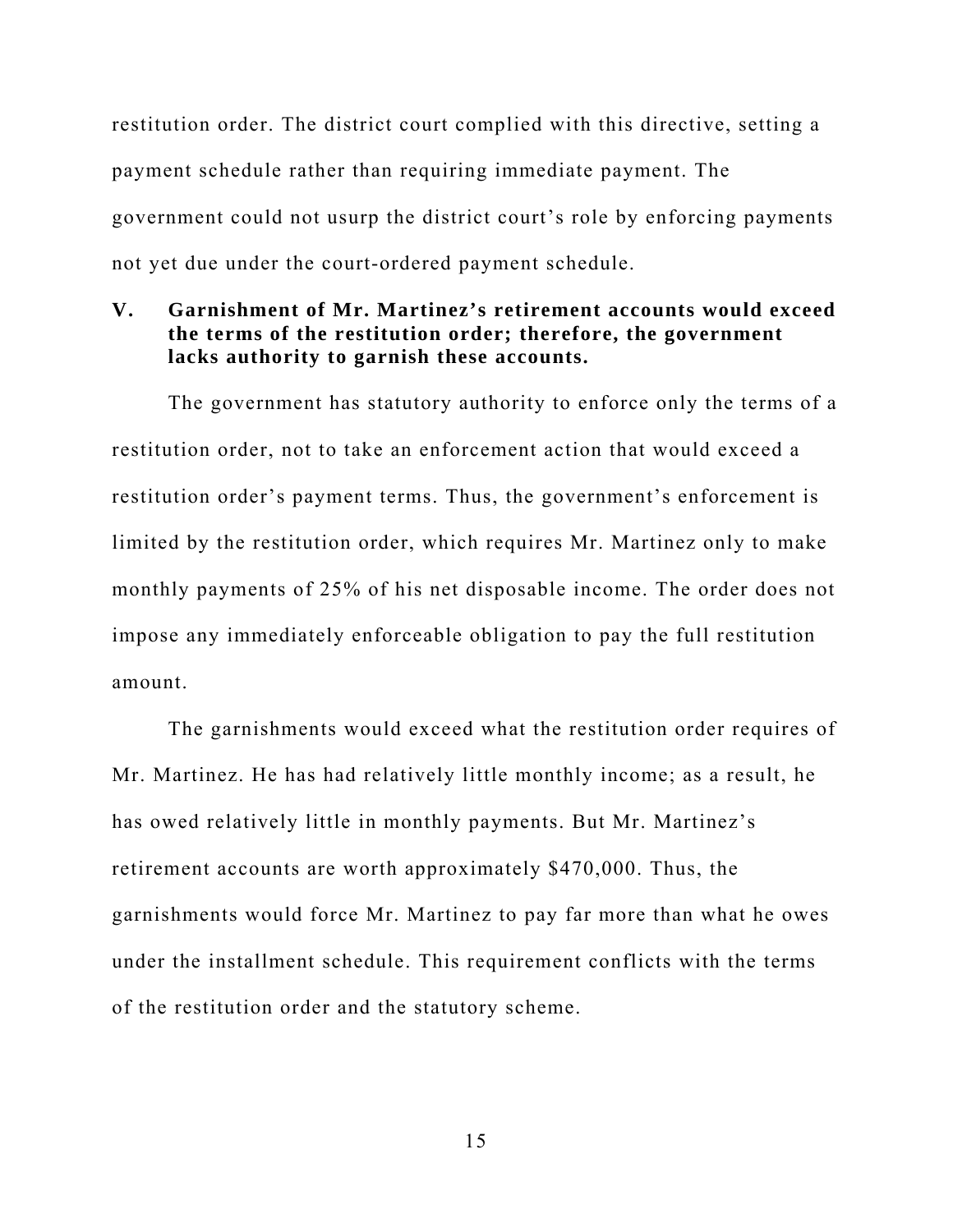### **VI. The district court erred by relying on** *United States v. Ekong***.**

In denying the motion to quash, the district court relied on *United States v. Ekong*, 518 F.3d 285 (5th Cir. 2007) (per curiam). There the Fifth Circuit Court of Appeals allowed a garnishment to proceed even though the district court had ordered a payment schedule. *Ekong*, 518 F.3d at 286. This determination led to the denial of Mr. Martinez's motion to quash, with the district court calling *Ekong* "extremely persuasive." R. vol. 1, at 529. But in *Ekong*, the Fifth Circuit addressed very different language in the district court's restitution order.

In *Ekong*, the defendant opposed garnishment on the ground that she had a payment schedule. Appellant's Opening Br. at 8-9, *United States v. Ekong*, 518 F.3d 285 (5th Cir. 2007) (No. 06-11185), 2007 WL 5110986. But the payment schedule was triggered only if the defendant had not paid the full restitution amount by the time she began supervised release:

If upon commencement of the term of supervised release any part of the restitution remains unpaid, the defendant shall make payments on such unpaid balance beginning 60 days after the release from custody at the rate of \$500 per month until the restitution is paid in full.

Judgment in a Criminal Case at 6, *United States v. Ekong*, No. 3:04- CR-030-M (N.D. Tex. Sept. 10, 2004), ECF No. 74. The government relied on this language in defending its garnishment, arguing that the restitution order effectively required immediate payment by requiring installments only if the defendant had not fully paid the restitution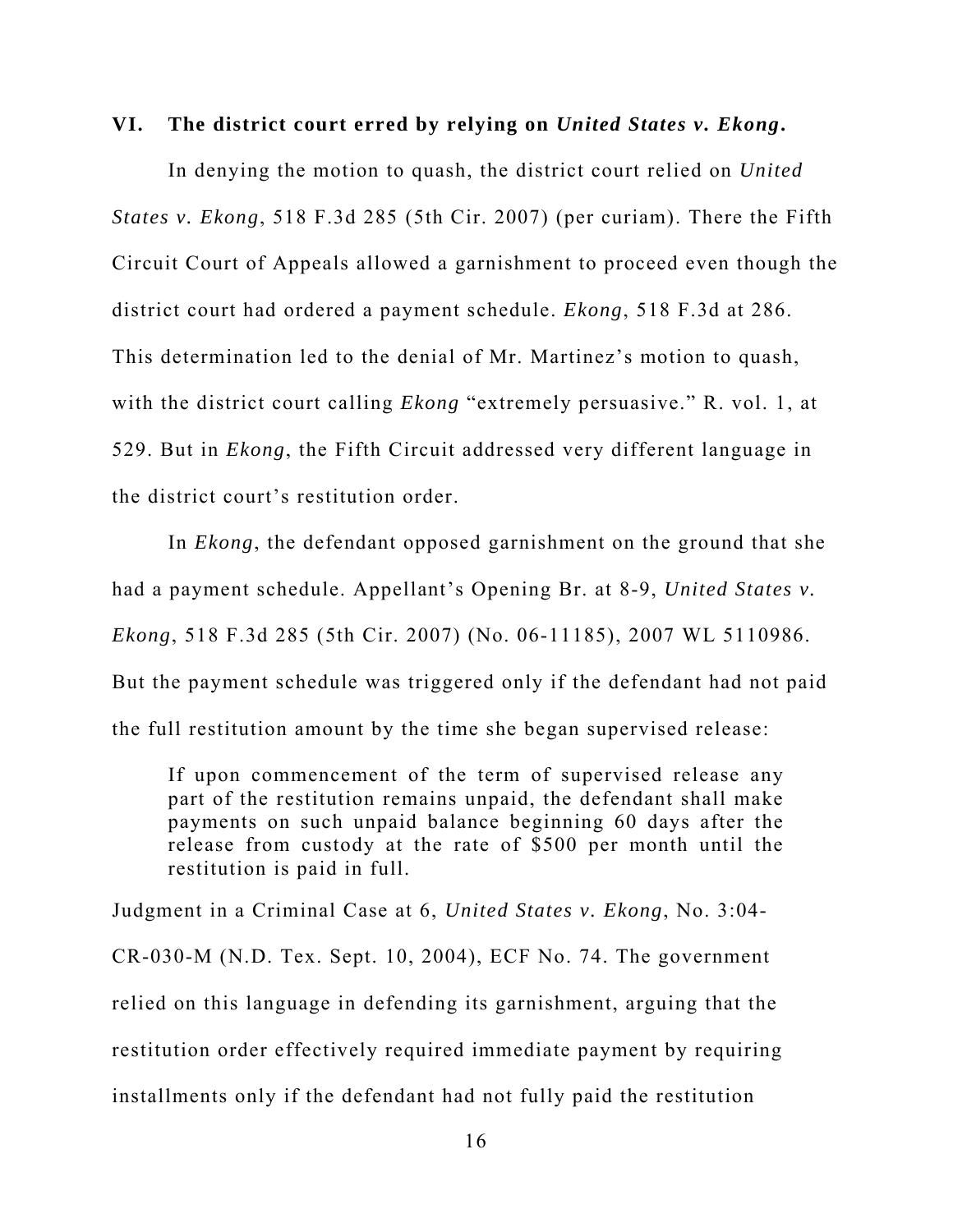when she began supervised release. Appellee's Resp. Br. at 20, *United States v. Ekong*, 518 F.3d 285 (5th Cir. 2007) (No. 06-11185), 2007 WL 5110987 ("The United States asserts that the language 'any part of restitution remains unpaid' authorizes the present garnishment action."); United States' Response to Defendant's Opposition to Plaintiff's Application for Writ of Garnishment at 4-5, *United States v. Ekong*, No. 3:05-CV-810-K (N.D. Tex. Sept. 30, 2005), ECF No. 14 ("The United States advances this language 'any part of restitution remains unpaid' denotes [the defendant's] requirement for immediate payment of the restitution ordered herein.").

The Fifth Circuit Court of Appeals ultimately held that the installment payments did not prevent the garnishment. *Ekong*, 518 F.3d at 286. In doing so, the court concluded that there was nothing in the restitution order to prevent the government from aggressively enforcing the restitution order. *Id.* 

It is impossible to tell from the *Ekong* opinion whether the Fifth Circuit reached this conclusion because it (1) agreed with the government that the judgment required immediate payment of the full restitution amount, requiring installments only if the defendant failed to pay the full amount by the time she began supervised release or (2) concluded that the government could garnish the full restitution